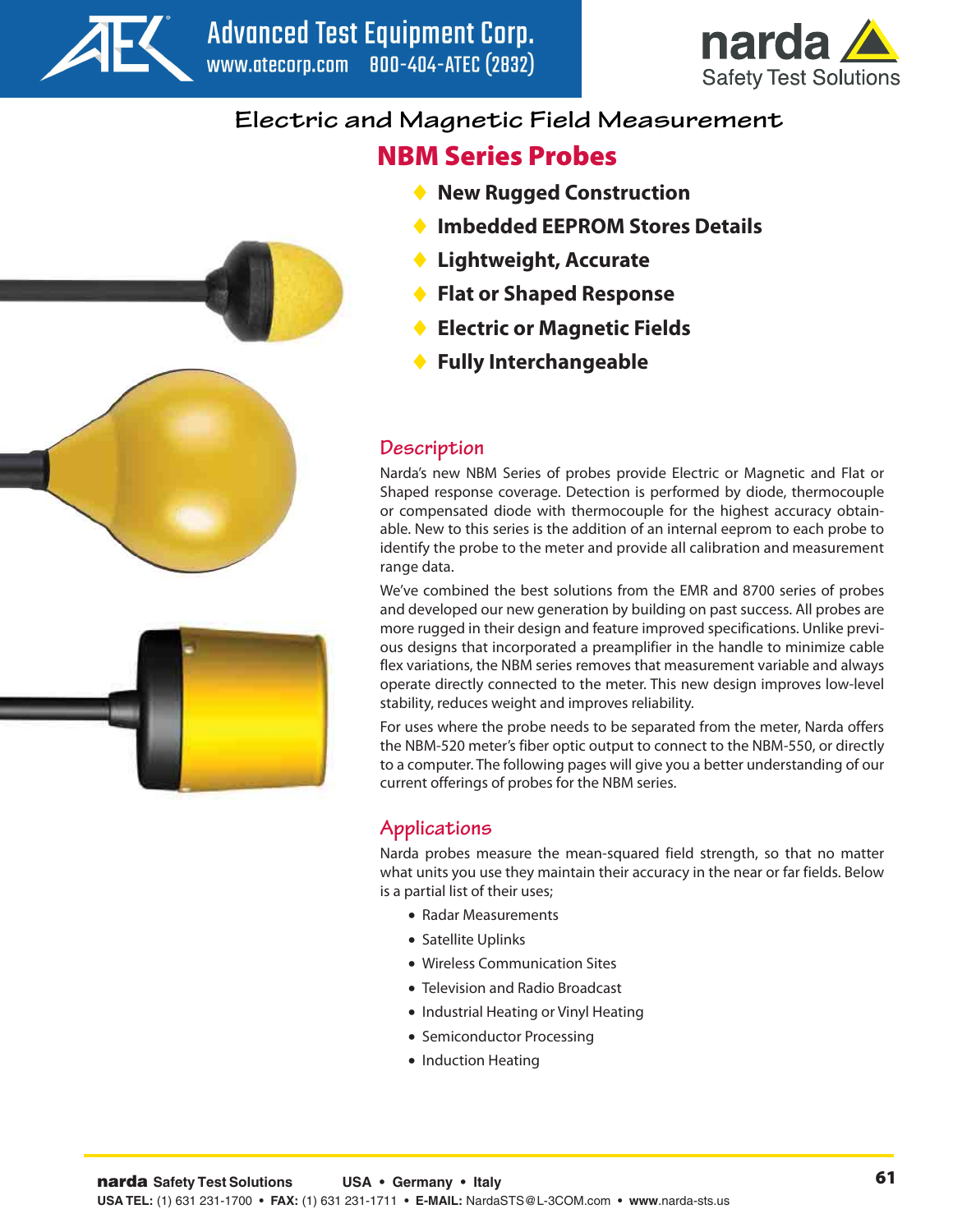### **NBM Series Probes**

## **Preliminary Specifications**

| Probe<br><b>Model No.</b>                                      | Probe<br><b>Ordering No.</b>                                                                                     | <b>Frequency</b><br>Range <sup>a</sup>                                                     | <b>Measurement</b><br>Range                                                       | <b>Linearity</b>                                                                                                             | <b>Frequency</b><br>Sensitivity <sup>c, d</sup>                                              |  |
|----------------------------------------------------------------|------------------------------------------------------------------------------------------------------------------|--------------------------------------------------------------------------------------------|-----------------------------------------------------------------------------------|------------------------------------------------------------------------------------------------------------------------------|----------------------------------------------------------------------------------------------|--|
| Probe EF 0391,<br>E-Field, Flat                                | 2402/01                                                                                                          | 100 kHz<br>to 3 GHz                                                                        | 0.2 to 320 V/m                                                                    | $\pm 0.5$ dB (1.2 to 200 V/m)<br>±0.7dB (200 to 320 V/m)                                                                     | ±0.5 dB (100 kHz to 100 MHz)<br>$\pm$ 1.4 dB (100 MHz to 3 GHz)                              |  |
| <b>Probe EF 1891,</b><br>E-Field, Flat                         | 2402/02                                                                                                          | 3 MHz<br>to 18 GHz                                                                         | 0.8 to 1000 V/m                                                                   | $\pm$ 3 dB (0.8 to 1.65 V/m)<br>$±1$ dB (1.65 to 3.3 V/m)<br>$\pm 0.5$ dB (3.3 to 300 V/m)<br>±0.8 dB (300 to 1000 V/m       | $\pm 1.5$ dB (10 to 100 MHz)<br>$\pm$ 2.4 dB (100 MHz to 8 GHz)<br>±3.0 dB (8.0 to 18 GHz)   |  |
| <b>Probe EF 5091,</b><br>E-Field, Flat                         | 2402/03                                                                                                          | 300 MHz<br>to 50 GHz                                                                       | 8 to 614 V/m                                                                      | $±1$ dB (8 to 27 V/m)<br>$\pm 0.3$ dB ( $> 27$ V/m)                                                                          | +1.25 / -3 dB (0.3 to 1.0 GHz)<br>$\pm$ 1.25 dB (1 to 50 GHz)                                |  |
| <b>Probe EF 5092,</b><br><b>E-Field, Flat</b>                  | 2402/11                                                                                                          | 300 MHz<br>to 50 GHz                                                                       | 18 to 1370 V/m                                                                    | $±1$ dB (18 to 61.4 V/m)<br>$\pm 0.3$ dB ( $> 61.4$ V/m)                                                                     | +1.25 / -3 dB (0.3 to 1.0 GHz)<br>$\pm$ 1.25 dB (1 to 50 GHz)                                |  |
| Probe EF 6091,<br>E-Field, Flat                                | 2402/04                                                                                                          | 100 MHz<br>to 60 GHz                                                                       | 0.7 to 300 V/m                                                                    | $\pm 3$ dB (0.7 to 2 V/m)<br>$±1$ dB (2 to 250 V/m)<br>±2 dB (250 to 400 V/m)                                                | +3.0 / -7.0 dB (100 MHz to 60 GHz)<br>$\pm$ 3 dB (300 MHz to 40 GHz)                         |  |
| Probe HF 3061,<br>H-Field, Flat                                | 2402/05                                                                                                          | 300 kHz<br>to 30 MHz                                                                       | $0.017$ to 16 A/m                                                                 | $\pm$ 3 dB (0.017 to 0.033 A/m)<br>$\pm$ 1 dB (0.033 to 0.068 A/m)<br>$\pm 0.5$ dB (0.068 to 3 A/m)<br>$±1$ dB (3 to 16 A/m) | ±0.5 dB (500 kHz to 30 MHz)                                                                  |  |
| <b>Probe HF 0191.</b><br>H-Field, Flat                         | 2402/06                                                                                                          | 27 MHz<br>to 1 GHz                                                                         | $0.026$ to 16 A/m                                                                 | $\pm$ 3 dB (0.026 to 0.05 A/m)<br>$±1$ dB (0.05 to 0.1 A/m)<br>$\pm 0.5$ dB (0.1 to 3 A/m)<br>$\pm 1$ dB (3 to 16 A/m)       | $\pm 0.5$ dB (27 to 300 MHz)<br>±0.65 dB (300 to 750 MHz)<br>$\pm$ 1.2 dB (750 MHz to 1 GHz) |  |
| Probe EA 5091,<br>E-Field, Shaped<br><b>FCC</b>                | 2402/07                                                                                                          | 300 kHz<br>to 50 GHz                                                                       | 0.5 to 600% of FCC<br>"Occupational/Controlled"<br>limits                         |                                                                                                                              |                                                                                              |  |
| Probe EB 5091,<br><b>E-Field, Shaped</b><br><b>IEEE</b>        | 2402/08                                                                                                          | 3 MHz<br>to 50 GHz                                                                         | 0.5 to 600% of IEEE<br>C95.1-2005 for People in<br><b>Controlled Environments</b> | $\pm$ 3 dB (0.5 to 6%)                                                                                                       |                                                                                              |  |
| Probe EC 5091,<br><b>E-Field, Shaped</b><br><b>SC 6 Canada</b> | 2402/09                                                                                                          | 0.5 to 600% of<br>300 kHz<br>Safety Code 6 for<br>to 50 GHz<br><b>RF/Microwave Workers</b> |                                                                                   | $±1$ dB (6 to 100%)<br>±2 dB (100 to 600%)                                                                                   | ±2.0 dB from Standard                                                                        |  |
| Probe ED 5091,<br><b>E-Field, Shaped</b><br><b>ICNIRP</b>      | 0.5 to 600% of ICNIRP<br>300 kHz<br>2402/10<br>Recommendations for<br>to 50 GHz<br><b>Occupational Exposures</b> |                                                                                            |                                                                                   |                                                                                                                              |                                                                                              |  |

Unless otherwise noted, specifications apply at reference condition:

device in the far-field of source, ambient temperature 23 ±3°C, relative humidity 25 - 75%, sinusoidal signal

Probes Model Numbers beginning with EF or HF are flat frequency response and employ diode sensors, except EF 5091 and EF 5092, which employ thermocouple sensors

#### **NOTES:**

- a Cutoff frequency at approximately -3 dB (-6 dB for EF 6091)
- b Pulse Length 1 μsec., duty cycle 1:100 (1:1000 for EF5091 and EF 5092)
- $\frac{c}{c}$  Frequency Sensitivity can be compensated for by the use of correction factors stored in the probes' memory.
- d Accuracy of the fields generated to calibrate the probes is 1 dB (<400 MHz), 1.5 dB (400 MHz to 1.8 GHz), 1 dB (≥1.8 GHz).
- e Uncertainty due to varying polarization (verified by type approval test for meter with probe).
- Ellipse ratio included and calibrated for each probe.
- f Frequencies above 30 MHz.

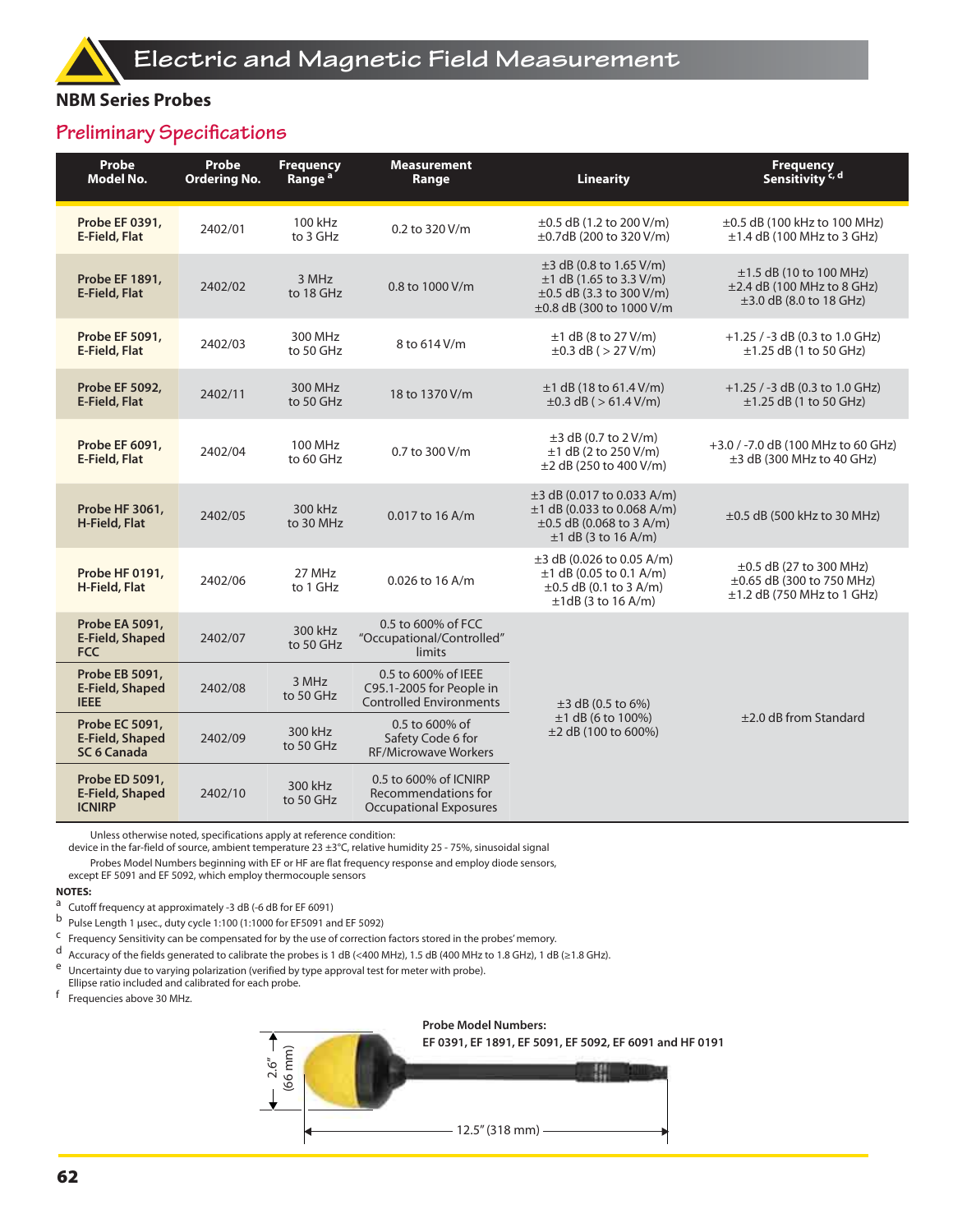### **NBM Series Probes**

# **Preliminary Specifications**

| <b>Isotropic</b><br>Response <sup>e</sup>                       | cw<br><b>Overload</b>   | <b>Peak</b><br>Overload b | <b>Calibration</b><br><b>Frequencies</b>                                                                                                | <b>Thermal</b><br>Response                                                     | <b>Humidity</b>                          | Weight                 |
|-----------------------------------------------------------------|-------------------------|---------------------------|-----------------------------------------------------------------------------------------------------------------------------------------|--------------------------------------------------------------------------------|------------------------------------------|------------------------|
| $±1$ dB for f $> 1$ MHz                                         | 170 mW/cm <sup>2</sup>  | 17 W/cm <sup>2</sup>      | 0.1, 0.2, 0.3, 1.0, 3.0, 10, 27.12, 100, 200,<br>300, 500, 750, 1000, 1800, 2450, 2700,<br>3000 MHz                                     | $+0.2 / -1$ dB                                                                 | 5 to 95% RH<br>$\omega \leq 25^{\circ}C$ | 3.2 oz.,<br>90 qms.    |
| $±1.5$ dB<br>(10 MHz to 8 GHz)<br>$\pm 2.0$ dB<br>$(f > 8$ GHz) | 170 mW/cm <sup>2</sup>  | 17 W/cm <sup>2</sup>      | 3, 10, 27, 100, 200, 300, 500, 750 MHz<br>1.0, 1.8, 2.45, 3.0, 4.0, 5.0, 6.0, 7.0, 8.2, 9.3,<br>10, 11, 18 GHz                          | $+0.2 / -1.5$ dB<br>$(±0.025$ dB/K @<br>10 to $50^{\circ}$ C)                  | 5 to 95% RH<br>$\omega \leq 28^{\circ}C$ | 3.2 oz.,<br>90 gms.    |
| $\pm 0.75$ dB                                                   | $600 \text{ mW/cm}^2$   | 200 W/cm <sup>2</sup>     | 300, 750 MHz,<br>1.0, 1.8, 2.45, 4.0, 8.2, 9.3, 10, 11, 18, 26.5,<br>40, 45.5 GHz                                                       | $\pm 0.0$ dB                                                                   | 5 to 95% RH<br>$\omega \leq 25^{\circ}C$ | 3.2 oz.,<br>90 qms.    |
| $\pm 0.75$ dB                                                   | 1500 mW/cm <sup>2</sup> | 600 W/cm <sup>2</sup>     | 300, 750 MHz,<br>1.0, 1.8, 2.45, 4.0, 8.2, 9.3, 10, 11, 18, 26.5,<br>40, 45.5 GHz                                                       | $\pm 0.0$ dB                                                                   | 5 to 95% RH<br>$\omega \leq 25^{\circ}C$ | 3.2 oz.,<br>90 gms.    |
| $±1.0$ dB                                                       | 680 mW/cm <sup>2</sup>  | 1 W/cm <sup>2</sup>       | 27, 50, 80, 100, 200, 300, 500, 750 MHz<br>1.0, 1.7, 2.45, 3.0, 4.0, 5.0, 6.0, 7.0, 8.2, 10,<br>11, 18, 26.5, 40, 45.5, 60 GHz          | $\pm 0.9$ dB<br>$(-0.03$ dB/K)                                                 | 5 to 95% RH<br>$\omega \leq 25^{\circ}C$ | 3.2 oz.,<br>90 qms.    |
| $±1.0$ dB                                                       | $> 35$ A/m              | $>$ 350 A/m               | 0.1, 0.15, 0.2, 0.3, 0.4, 0.5, 0.6, 0.7, 0.8, 0.9,<br>1.0, 1.2, 1.5, 2.0, 3.0, 4.0, 5.0, 10, 15, 20, 25,<br>27.12, 30 MHz               | $+0.2 / -0.8$ dB<br>$(\pm 0.025$ dB/K<br>@ 10 to 50°C)                         | 5 to 95% RH<br>$\omega \leq 28^{\circ}C$ | $6.7$ oz.,<br>190 qms. |
| $\pm 1.0$ dB                                                    | $> 20$ A/m              | $> 200$ A/m               | 10, 15, 20, 27.12, 30, 35, 40, 50, 60, 70, 80,<br>90, 100, 120, 150, 180, 200, 250, 300, 400,<br>433, 500, 600, 700, 800, 900, 1000 MHz | $+0.5 / -0.8$ dB<br>$(\pm 0.025 \text{ dB/K} \omega)$<br>10 to $50^{\circ}$ C) | 5 to 95% RH<br>$\omega \leq 28^{\circ}C$ | 3.2 oz.,<br>90 gms.    |
|                                                                 |                         |                           |                                                                                                                                         |                                                                                |                                          |                        |
| $\pm 2.0$ dB <sup>t</sup>                                       | 3000% of<br>Standard    | 32 dB above<br>Standard   | 0.3, 3.0, 10, 30, 100, 300, 750 MHz,<br>1.0, 1.8, 2.45, 4.0, 8.2, 10, 18, 26.5, 40,<br>45.5 GHz                                         | $\pm 0.5$ dB                                                                   | 5 to 95% RH<br>$\omega \leq 25^{\circ}C$ | 7.3 oz.,<br>206 gms    |